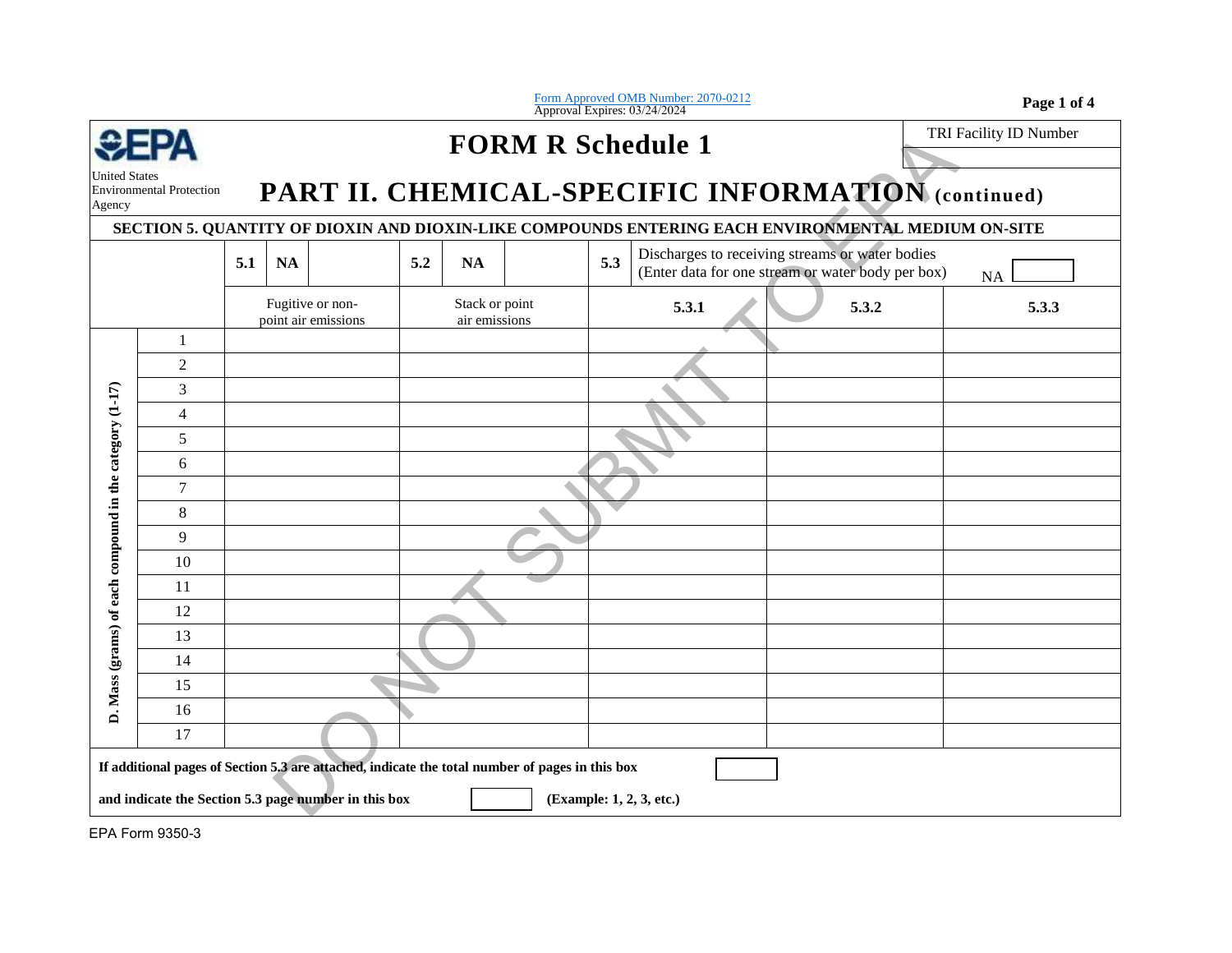| <b>FORM R Schedule 1</b>                                   |                                                                                                    |                                                  |                                                                                            |                      |                      |                                                                                             |                               |                    |  |  |  |  |  |  |
|------------------------------------------------------------|----------------------------------------------------------------------------------------------------|--------------------------------------------------|--------------------------------------------------------------------------------------------|----------------------|----------------------|---------------------------------------------------------------------------------------------|-------------------------------|--------------------|--|--|--|--|--|--|
| <b>PART II. CHEMICAL-SPECIFIC INFORMATION (continued).</b> |                                                                                                    |                                                  |                                                                                            |                      |                      |                                                                                             |                               |                    |  |  |  |  |  |  |
|                                                            | SECTION 5. QUANTITY OF DIOXIN AND DIOXIN-LIKE COMPOUNDS ENTERING EACH ENVIRONMENTAL MEDIUM ON-SITE |                                                  |                                                                                            |                      |                      |                                                                                             |                               |                    |  |  |  |  |  |  |
|                                                            | $5.4 - 5.5$ Disposal to land on-site                                                               |                                                  |                                                                                            |                      |                      |                                                                                             |                               |                    |  |  |  |  |  |  |
|                                                            |                                                                                                    | $5.4.1$ NA                                       | 5.4.2 NA                                                                                   | 5.5.1.A<br><b>NA</b> | 5.5.1.B<br><b>NA</b> | 5.5.3A NA<br>5.5.2<br><b>NA</b>                                                             | 5.5.3B<br><b>NA</b>           | 5.5.4<br><b>NA</b> |  |  |  |  |  |  |
|                                                            |                                                                                                    | Class I<br>Underground<br><b>Injection Wells</b> | <b>RCRA</b> Subtitle C<br>Class II-V<br>landfills<br>Underground<br><b>Injection Wells</b> |                      | Other landfills      | <b>RCRA Subtitle C</b><br>Land treatment/<br>surface<br>application farming<br>impoundments | Other surface<br>impoundments | Other disposal     |  |  |  |  |  |  |
|                                                            | 1                                                                                                  |                                                  |                                                                                            |                      |                      |                                                                                             |                               |                    |  |  |  |  |  |  |
|                                                            | 2                                                                                                  |                                                  |                                                                                            |                      |                      |                                                                                             |                               |                    |  |  |  |  |  |  |
|                                                            | 3                                                                                                  |                                                  |                                                                                            |                      |                      |                                                                                             |                               |                    |  |  |  |  |  |  |
|                                                            | $\overline{4}$                                                                                     |                                                  |                                                                                            |                      |                      |                                                                                             |                               |                    |  |  |  |  |  |  |
|                                                            | 5                                                                                                  |                                                  |                                                                                            |                      |                      |                                                                                             |                               |                    |  |  |  |  |  |  |
|                                                            | 6                                                                                                  |                                                  |                                                                                            |                      |                      |                                                                                             |                               |                    |  |  |  |  |  |  |
|                                                            | $\tau$                                                                                             |                                                  |                                                                                            |                      |                      |                                                                                             |                               |                    |  |  |  |  |  |  |
|                                                            | 8                                                                                                  |                                                  |                                                                                            |                      |                      |                                                                                             |                               |                    |  |  |  |  |  |  |
|                                                            | 9                                                                                                  |                                                  |                                                                                            |                      |                      |                                                                                             |                               |                    |  |  |  |  |  |  |
|                                                            | 10                                                                                                 |                                                  |                                                                                            |                      |                      |                                                                                             |                               |                    |  |  |  |  |  |  |
|                                                            | 11                                                                                                 |                                                  |                                                                                            |                      |                      |                                                                                             |                               |                    |  |  |  |  |  |  |
|                                                            | 12                                                                                                 |                                                  |                                                                                            |                      |                      |                                                                                             |                               |                    |  |  |  |  |  |  |
|                                                            | 13                                                                                                 |                                                  |                                                                                            |                      |                      |                                                                                             |                               |                    |  |  |  |  |  |  |
|                                                            | 14                                                                                                 |                                                  |                                                                                            |                      |                      |                                                                                             |                               |                    |  |  |  |  |  |  |
| C. Mass (grams) of each compound in the category (1-17)    | 15                                                                                                 |                                                  |                                                                                            |                      |                      |                                                                                             |                               |                    |  |  |  |  |  |  |
|                                                            | 16                                                                                                 |                                                  |                                                                                            |                      |                      |                                                                                             |                               |                    |  |  |  |  |  |  |
|                                                            | 17                                                                                                 |                                                  |                                                                                            |                      |                      |                                                                                             |                               |                    |  |  |  |  |  |  |
| EPA Form 9350-3                                            |                                                                                                    |                                                  |                                                                                            |                      |                      |                                                                                             |                               |                    |  |  |  |  |  |  |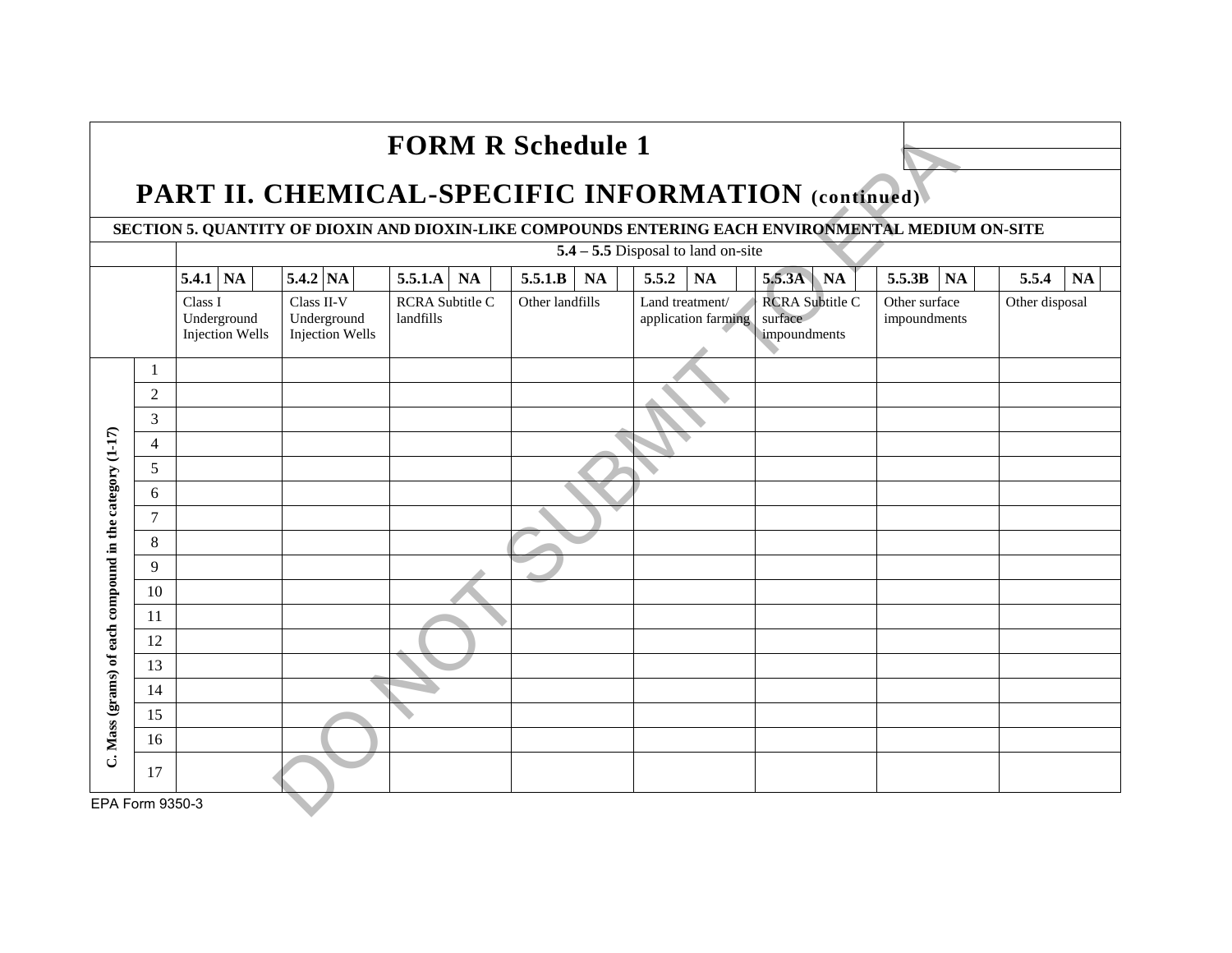|                                                                                                        |                                                         |                 |                 |                |                                                           |    |                | Page 3 of 4            |  |  |  |  |
|--------------------------------------------------------------------------------------------------------|---------------------------------------------------------|-----------------|-----------------|----------------|-----------------------------------------------------------|----|----------------|------------------------|--|--|--|--|
|                                                                                                        |                                                         |                 |                 |                |                                                           |    |                | TRI Facility ID Number |  |  |  |  |
|                                                                                                        | <b>FORM R Schedule 1</b>                                |                 |                 |                |                                                           |    |                |                        |  |  |  |  |
| PART II. CHEMICAL-SPECIFIC INFORMATION (continued)                                                     |                                                         |                 |                 |                |                                                           |    |                |                        |  |  |  |  |
| SECTION 6. TRANSFERS OF DIOXIN AND DIOXIN-LIKE COMPOUNDS IN WASTES TO OFF-SITE LOCATIONS               |                                                         |                 |                 |                |                                                           |    |                |                        |  |  |  |  |
|                                                                                                        |                                                         |                 |                 |                |                                                           |    |                |                        |  |  |  |  |
| <b>6.1. DISCHARGES TO PUBLICLY OWNED TREATMENT WORKS (POTWs) NA</b>                                    |                                                         |                 |                 |                |                                                           |    |                |                        |  |  |  |  |
| 6.1.                                                                                                   | C. Mass (grams) of Each Compound in the Category (1-17) |                 |                 |                |                                                           |    |                |                        |  |  |  |  |
|                                                                                                        | $\overline{2}$                                          | 3               | $\overline{4}$  | 5              | 6                                                         |    | 8              | 9                      |  |  |  |  |
| 10                                                                                                     | 11                                                      | 12              | 13              | 14             | 15                                                        | 16 | 17             |                        |  |  |  |  |
| <b>6.2 TRANSFERS TO OTHER OFF-SITE LOCATIONS</b><br><b>NA</b>                                          |                                                         |                 |                 |                |                                                           |    |                |                        |  |  |  |  |
| 6.2.<br>D. Mass (grams) of each compound in the category (1-17)                                        |                                                         |                 |                 |                |                                                           |    |                |                        |  |  |  |  |
| 1.                                                                                                     | $\mathbf{1}$                                            | $\overline{2}$  | $\mathfrak{Z}$  | 4              | 5                                                         | 6  | $\overline{7}$ | $\,8\,$                |  |  |  |  |
| 9                                                                                                      | 10                                                      | 11              | 12              | 13             | 14                                                        | 15 | 16             | 17                     |  |  |  |  |
| 2.                                                                                                     | $\mathbf{1}$                                            | $\overline{2}$  | $\overline{3}$  | $\overline{4}$ | $\overline{5}$                                            | 6  | $\overline{7}$ | 8                      |  |  |  |  |
| 9                                                                                                      | 10                                                      | 11              | 12              | 13             | 14                                                        | 15 | 16             | 17                     |  |  |  |  |
| 3.                                                                                                     | 1                                                       | $\overline{c}$  | $\overline{3}$  | $\overline{4}$ | 5                                                         | 6  | $\overline{7}$ | 8                      |  |  |  |  |
| 9                                                                                                      | 10                                                      | 11              | 12              | 13             | 14                                                        | 15 | 16             | 17                     |  |  |  |  |
| 4.                                                                                                     | 1                                                       | $\overline{2}$  | $\overline{3}$  | 4              | 5                                                         | 6  | $\overline{7}$ | 8                      |  |  |  |  |
| 9                                                                                                      | 10                                                      | 11              | 12              | 13             | 14                                                        | 15 | 16             | 17                     |  |  |  |  |
| 6.2.                                                                                                   |                                                         |                 |                 |                | D. Mass (grams) of each compound in the category $(1-17)$ |    |                |                        |  |  |  |  |
| 1.                                                                                                     | $\mathbf{1}$                                            | $\overline{2}$  | 3 <sub>1</sub>  | 4              | 5                                                         | 6  | $\overline{7}$ | 8                      |  |  |  |  |
| 9                                                                                                      | 10                                                      | 11              | 12              | 13             | 14                                                        | 15 | 16             | 17                     |  |  |  |  |
| 2.                                                                                                     | $\mathbf{1}$                                            | 2               | 3               | $\overline{4}$ | 5                                                         | 6  | $\overline{7}$ | 8                      |  |  |  |  |
| 9                                                                                                      | 10                                                      | 11              | 12              | 13             | 14                                                        | 15 | 16             | 17                     |  |  |  |  |
| 3.                                                                                                     | 1                                                       | $\overline{2}$  | $\beta$         | $\overline{4}$ | 5                                                         | 6  | $\overline{7}$ | 8                      |  |  |  |  |
| 9                                                                                                      | 10                                                      | 11              | 12              | 13             | 14                                                        | 15 | 16             | 17                     |  |  |  |  |
| 4.                                                                                                     | $\mathbf{1}$                                            | $\overline{2}$  | 3               | $\overline{4}$ | 5                                                         | 6  | $\overline{7}$ | 8                      |  |  |  |  |
| 9                                                                                                      | 10                                                      | $\overline{11}$ | 12 <sub>1</sub> | 13             | 14                                                        | 15 | 16             | 17                     |  |  |  |  |
| If additional pages of Section 6.1 or 6.2 are attached, indicate the total number of pages in this box |                                                         |                 |                 |                |                                                           |    |                |                        |  |  |  |  |
| and indicate the Section 6.1 or 6.2 page number in this box<br>(Example: 1, 2, 3, etc.)                |                                                         |                 |                 |                |                                                           |    |                |                        |  |  |  |  |
|                                                                                                        |                                                         |                 |                 |                |                                                           |    |                |                        |  |  |  |  |